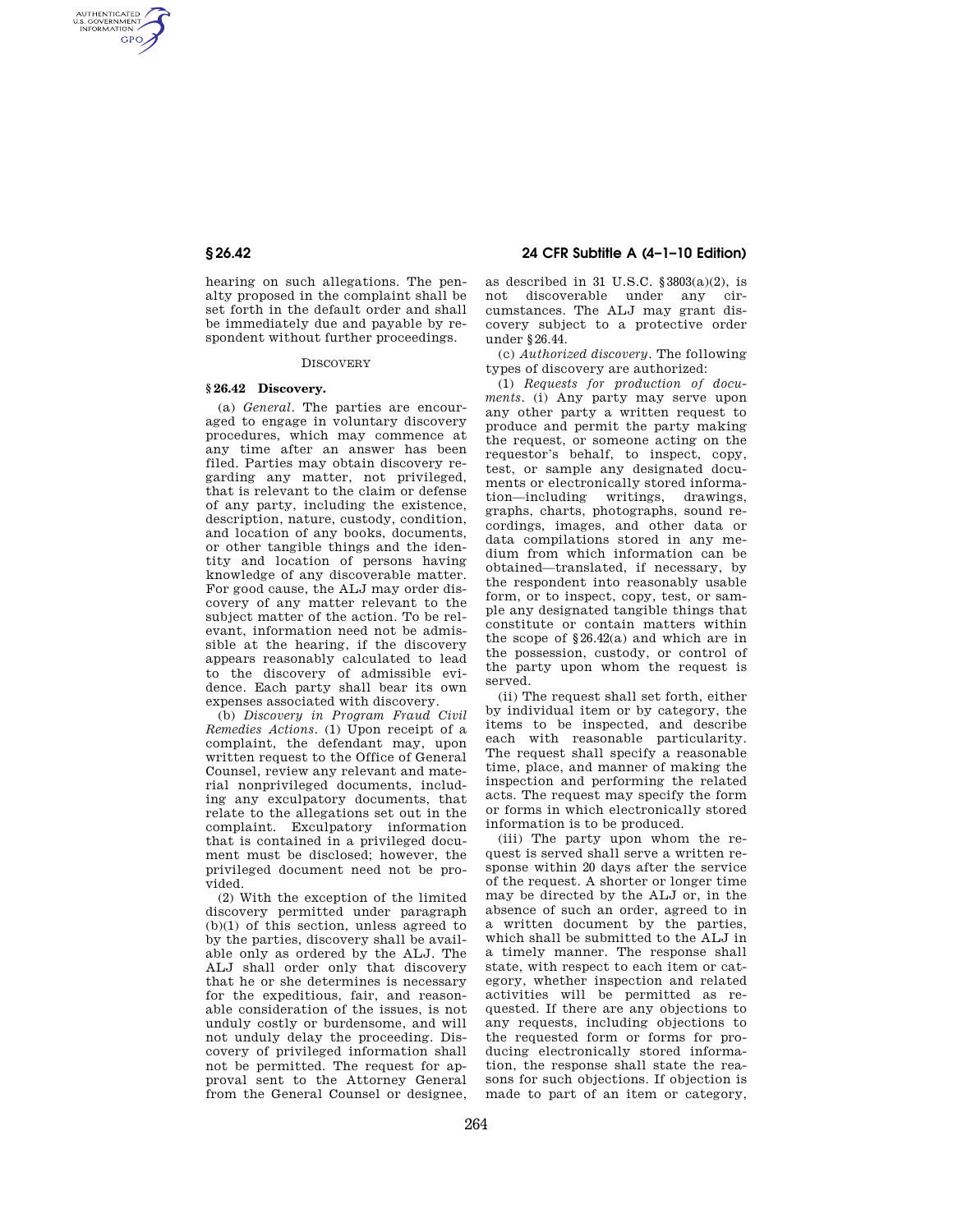# **Office of the Secretary, HUD § 26.42**

the part shall be specified and inspection permitted of the remaining parts. If objection is made to the requested format for producing electronically stored information—or if no format was specified in the request—the responding party must state the format it intends to use. The party submitting the request may move for an order under paragraph (e) of this section with respect to any objection to or other failure to respond to the request or any part thereof, or any failure to permit inspection as requested.

(iv) Unless the parties otherwise agree, or the ALJ otherwise orders:

(A) A party who produces documents for inspection shall produce them as they are kept in the usual course of business or shall organize and label them to correspond with the categories in the request;

(B) If a request does not specify the form or forms for producing electronically stored information, a responding party must produce the information in a format in which it is ordinarily maintained or in a format that is reasonably usable; and

(C) A party need not produce the same electronically stored information in more than one form.

(2) *Requests for admissions*. Any party may serve upon any other party a written request for the admission of the genuineness of any documents described in the request or of the truth of any relevant matters of fact. Copies of documents shall be delivered with the request unless copies have already been furnished. Each requested admission shall be considered admitted, unless, within 30 days after service of the request, or within such other time as the parties may agree to or the ALJ determines, the party from whom the admission is sought serves upon the party making the request either:

(i) A statement, which:

(A) Denies specifically the relevant matters for which an admission is requested, or sets forth in detail the reasons why the party can neither truthfully admit nor deny them:

(B) Fairly meets the substance of the requested admission, and when good faith requires that a party qualify an answer or deny only a part of the matter of which an admission is requested, the party specifies as much of it as is true and qualifies or denies the remainder; and

(C) Does not assert lack of information or knowledge as a reason for failure to admit or deny, unless the party states that the party has made reasonable inquiry, and that the information known or readily obtainable by the party is insufficient to enable the party to admit or deny; or

(ii) Written objections to a requested admission, which state the grounds for the objection and which object to a requested admission, if necessary, either in whole or in part, on the basis of privilege or relevance. Responses to the request for admission on matters to which objections have been made may be deferred until each objection is ruled upon, but if written objections are made only to a part of a request, a response to the remainder of the request shall be provided.

(iii) Any matter admitted under this rule is conclusively established unless the ALJ, on motion, permits withdrawal or amendment of the admission. Admissions obtained pursuant to this procedure may be used in evidence only for the purposes of the pending action. The use of obtained admissions as evidence is permitted to the same extent and subject to the same objections as other evidence.

(3) *Written interrogatories*—(i) *Service of written interrogatories*. Any party may serve upon any other party written interrogatories, not exceeding 25 in number, including all discrete subparts, unless additional interrogatories are agreed to by the parties or leave to serve additional interrogatories is granted by the ALJ.

(ii) *Response to interrogatories*. Within 20 days after service of the request, the party upon whom the interrogatories are served shall serve a written response, unless the parties agree in a written document submitted to the ALJ or the ALJ determines that a shorter or longer period is appropriate under the circumstances. The response shall specifically answer each interrogatory separately and fully in writing, unless it is objected to, in which event the objecting party shall state the reasons for objection with specificity. Any ground not stated in a timely objection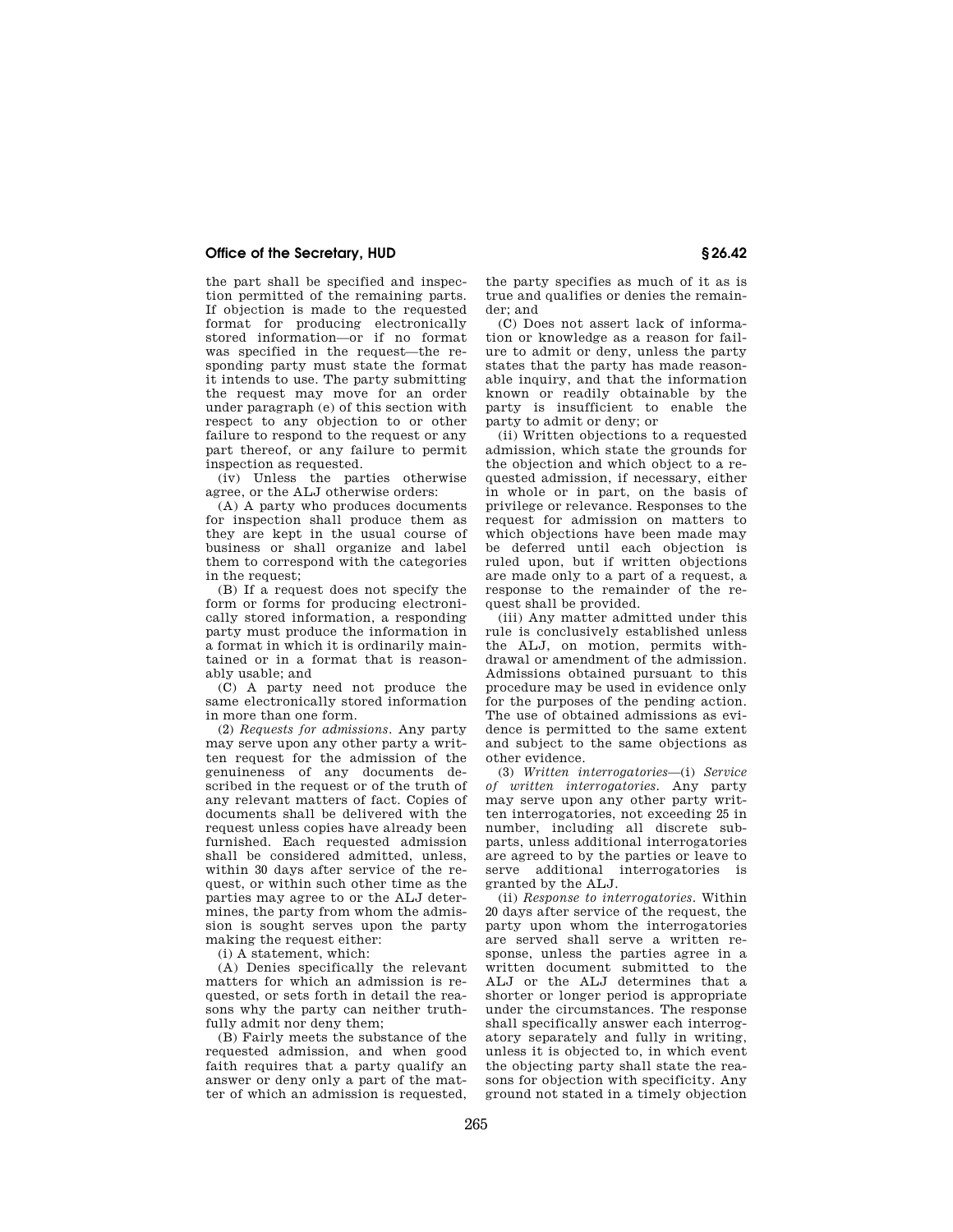is waived unless the party's failure to object is excused by the ALJ for good cause shown. If objection is made to only part of an interrogatory, the objectionable part shall be specified and the party shall answer to the extent the interrogatory is not objectionable.

(iii) *Option to produce business records*. Where the answer to an interrogatory may be derived or ascertained from the business records, including electronically stored information, of the party upon whom the interrogatory has been served or from an examination, audit, or inspection of such business records, including a compilation, abstract, or summary thereof, and the burden of deriving or ascertaining the answer is substantially the same for the party serving the interrogatory as for the party served, it is a sufficient answer to such interrogatory to specify the records from which the answer may be derived or ascertained and to afford to the party serving the interrogatory reasonable opportunity to examine, audit, or inspect such records and to make copies, compilations, abstracts, or summaries. A specification shall be in sufficient detail to permit the interrogating party to locate and to identify, as readily as can the party served, the records from which the answer may be ascertained.

(4) *Depositions*. (i) A party may take the oral deposition of any person. Reasonable written notice of deposition shall be served upon the opposing party and the deponent. The attendance of a deponent may be compelled by subpoena where authorized by law or other order by the ALJ.

(ii) Each person testifying on oral deposition shall be placed under oath by the person before whom the deposition is taken. The deponent may be examined and cross-examined. The questions and the answers, together with all objections made, shall be recorded by the person before whom the deposition is to be taken or under that person's direction.

(iii) *Objections*. Objection may be made to questions or answers for any reason that would require the exclusion of the testimony under §26.47 as if the witness were present and testifying at hearing. Objections shall be in short form, stating every ground for objec-

**§ 26.42 24 CFR Subtitle A (4–1–10 Edition)** 

tion. Failure to object to any question or answer shall be considered a waiver of objection, unless the parties agree otherwise. Rulings on any objections shall be made by the ALJ at hearing, or at such other time as is requested by motion. The examination shall proceed, with the testimony being taken subject to the objections; a person may instruct a deponent not to answer only when necessary to preserve a privilege, to enforce a limitation directed by the ALJ, or to present a motion under §26.44.

(iv) *Submission to deponent*. A transcript of the deposition shall be submitted to the deponent for examination and signature, unless submission is waived by the deponent and the parties. Any changes in form or substance that the deponent desires to make shall be entered upon the transcript by the person before whom the deposition was taken, with a statement of reasons given by the deponent for making them. The transcript shall then be signed by the deponent, unless the parties by stipulation waive the signing or the deponent is ill, cannot be found, or refuses to sign. If the transcript is not signed, the person before whom the deposition was taken shall sign it and state on the record the reason that it is not signed by the deponent.

(v) *Certification and filing*. The person before whom the deposition was taken shall make a certification on the transcript as to its accuracy. Interested parties shall make their own arrangements with the person recording the testimony for copies of the testimony and the exhibits.

(vi) *Deposition as evidence*. Subject to appropriate rulings by the ALJ on objections, the deposition or any part may be introduced into evidence for any purpose if the deponent is unavailable. Only that part of a deposition that is received in evidence at hearing shall constitute a part of the record in the proceeding upon which a decision may be based. Nothing in this rule is intended to limit the use of a deposition for impeachment purposes.

(vii) *Payment of fees*. Fees shall be paid by the person upon whose application the deposition is taken.

(d) *Supplementation of responses*. A party who has responded to a request